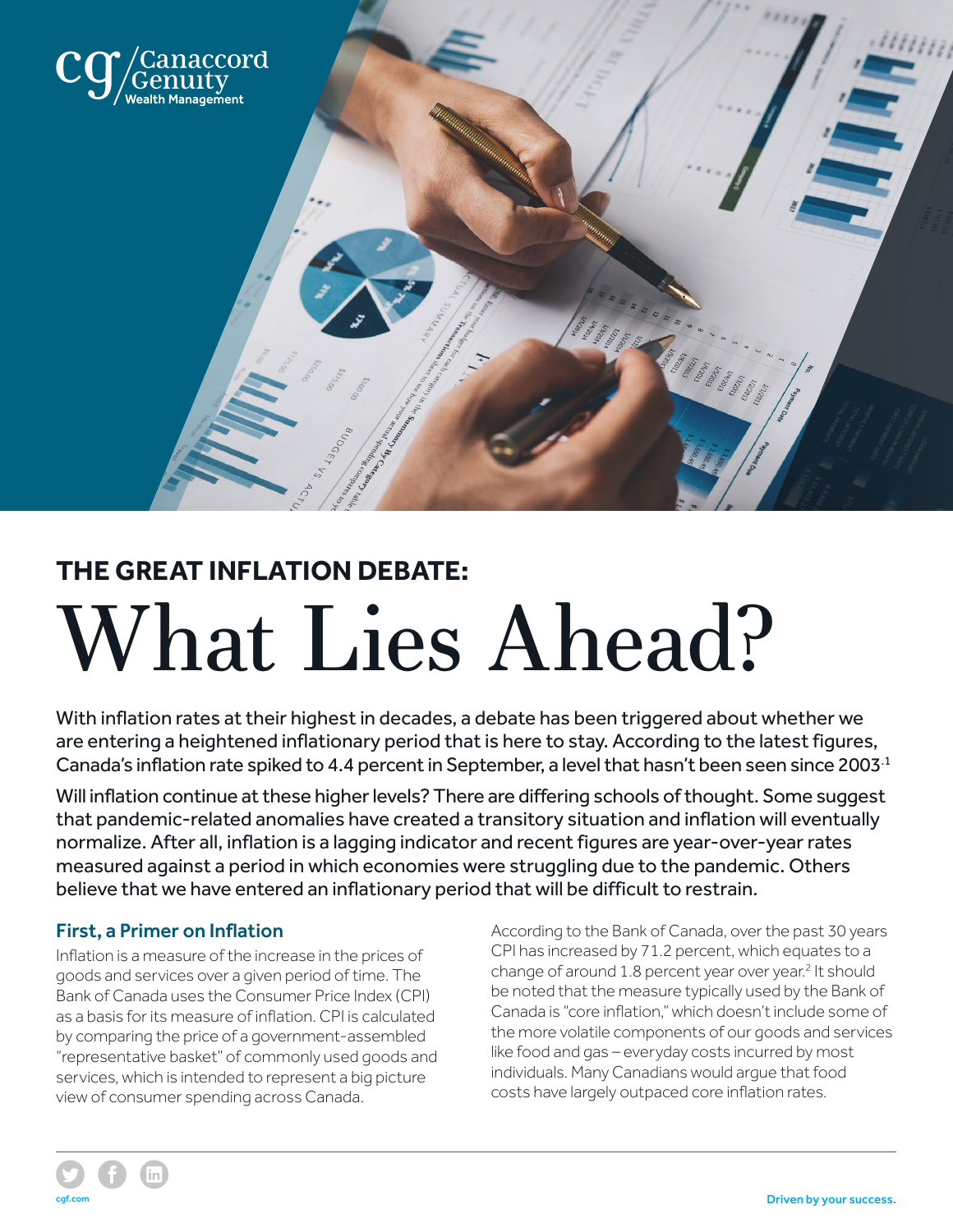However, at the same time, it may be easy to forget that the costs of certain goods have also gone down during this time – consider that improvements in technology have made products like TVs and computers much more affordable than years ago.

Inflation hasn't always been kept in check. In the 1970s and early 1980s, inflation and interest rates ran rampant. Those of us old enough to remember may recall when inflation rates reached over 12 percent in the early 1980s. This was also a time of high interest rates, which meant great returns on low-risk assets like guaranteed investment certificates: the now defunct Canada Savings Bond returned 19.5 percent interest! Since that time, it has been widely recognized that the central banks are responsible for keeping inflation in check as part of their policy objectives. Over the past few decades, inflation has generally been kept close to a two percent target, due to monetary policy actions as well as persistently low price and wage increases.

# Why is Inflation Concerning?

Why can inflation be a cause for concern? First, inflation erodes an individual's purchasing power. Even seemingly benign rates of inflation can make a significant impact over time – consider that with an annual inflation rate of 3 percent, what costs \$1,000 today will be priced at over \$1,800 in twenty years' time. For seniors who may be on a fixed income, even small increases in annual inflation can be troublesome.

In environments in which inflationary pressures are significant and ongoing, it can erode the value of cash and encourage consumers to spend and stock up on items that are slower to lose value. Perhaps one of the most extreme examples was seen with the hyperinflation experienced in Zimbabwe in 2009, when the inflation rate hit 230,000,000 percent. Prices would change by the minute, but the country kept printing money. At the height of their economic problems, Zimbabwe issued a 100 trillion dollar bill – the largest denominated note ever to be circulated. When the Zimbabwean dollar was abandoned as the official currency in 2009, the 100 trillion dollar bill was only worth about US\$0.40.3

#### Two Perspectives on the Current Inflationary Situation

What is the path forward for inflation? Today, there are two differing perspectives on the current inflationary situation:

Inflation is transitory. Those who believe that inflation is transitory suggest that the spike in prices is due to the effects of the pandemic and are likely to temper as economies eventually return to normal. First, inflation figures are being measured against a period in which many economies were partially shut down. We are also being impacted by supply chain complications that have resulted from these economic shutdowns, leading the prices for many goods and services to increase. Consider the automotive industry's chip shortage: because many overseas chip manufacturers ceased operations during the pandemic, we are now seeing higher inflation for many products that use these chips. We have also seen significant increases in pandemic-related demand for other products, such as used cars in the U.S. as people shied away from public transit, which led to skyrocketing prices. Labour shortages have also created supply chain disruptions that have resulted in higher prices. Some believe that labour issues have been exacerbated by government stimulus, resulting in some workers to temporarily leave the labour force. As stimulus winds down and economies return to normal, it is expected that supply chains will also normalize. However, given that the pandemic is lasting longer than many expected, inflation may not begin to moderate until the coming year.

Inflation is endemic. Others believe that higher inflation is here to stay, largely due to the significant influx of stimulus that has increased the money supply. Average wages have also been increasing, partly due to labour shortages, and may be exacerbated by higher inflation rates. Some suggest that increasing wage rates will continue as workers demand higher wages to compensate for the higher cost of living, and businesses will need to raise their prices due to this increasing input cost. Other input costs have been rising and some expect these costs to stay at elevated levels. For instance, those who believe that the price of oil will stay at higher levels point to greater supply constraints as policymakers pursue green energy initiatives.